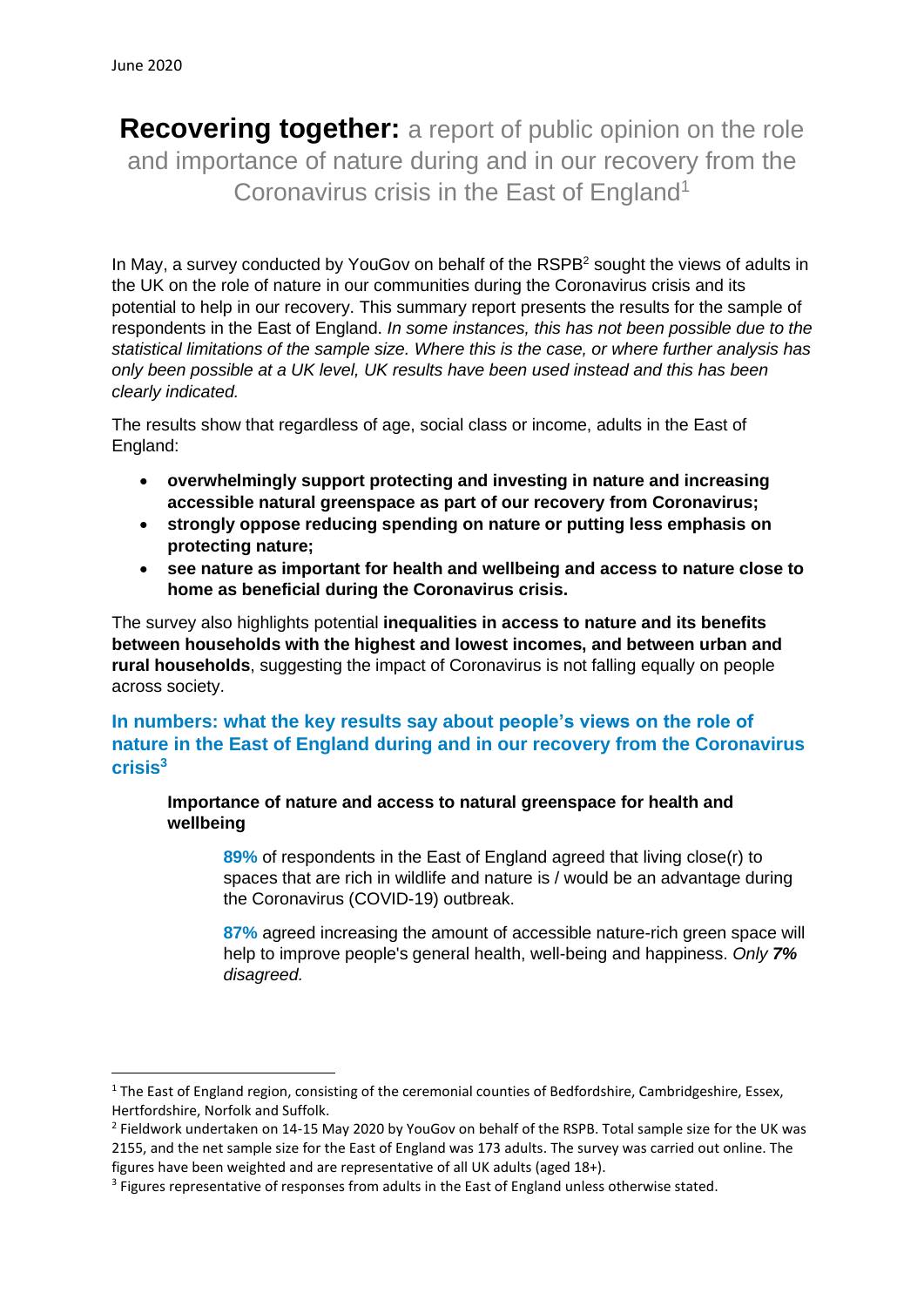### **Protecting and investing in nature and increasing accessible natural greenspace**

**78%** support the suggestion that Government should increase the number of accessible nature-rich areas in the UK. *Only 7% disagreed.*

**76%** oppose the idea of Government reducing spending on nature in the UK *Only 10% were in favour of reducing spending on nature.*

### **Social inequality in access to nature and natural greenspace<sup>4</sup>**

#### **Income**

People in the **UK** with an annual household income under £10,000 are **3.6 times more likely to have no outdoor space** where they live, and about **40% less likely to live within a 10-minute walk of any publicly accessible natural greenspace** than people with a household income of £60,000 or more. <sup>5</sup>

### **Urban vs. rural**

Urban households are less likely than rural households to have any outdoor space, less likely to live close to any public natural greenspace, and more likely to feel they have been unable to spend enough time in nature.

Only **48%** of people in urban households in the **UK** reported living within a 10-minute walk of their nearest publicly accessible natural greenspace, compared with **69%** for those in rural households.

**50%** of people in urban households in the **UK** agreed that they had not been able to spend as much time in nature as they would like, compared with just **30%** for those in rural households.

## **Responding to this report**

The results of this survey provide the clearest evidence yet of public support for putting nature at the heart of our recovery from Coronavirus.

It is the RSPB's hope that this report will help to inform thinking and decision-making on the role and importance of nature as we plan our recovery.

For emerging recovery plans to create a more resilient, more environmentally sustainable, and more socially just economy and society in the wake of the Coronavirus crisis, they must make protecting and investing in nature and increasing natural greenspace key priorities.

Doing so will help strengthen the future resilience, health, wellbeing and prosperity of people and communities around the country, including those most deprived of the benefits of nature during the Coronavirus crisis.

<sup>4</sup> Data for UK households has been used for this section

<sup>5</sup> Calculations by RSPB.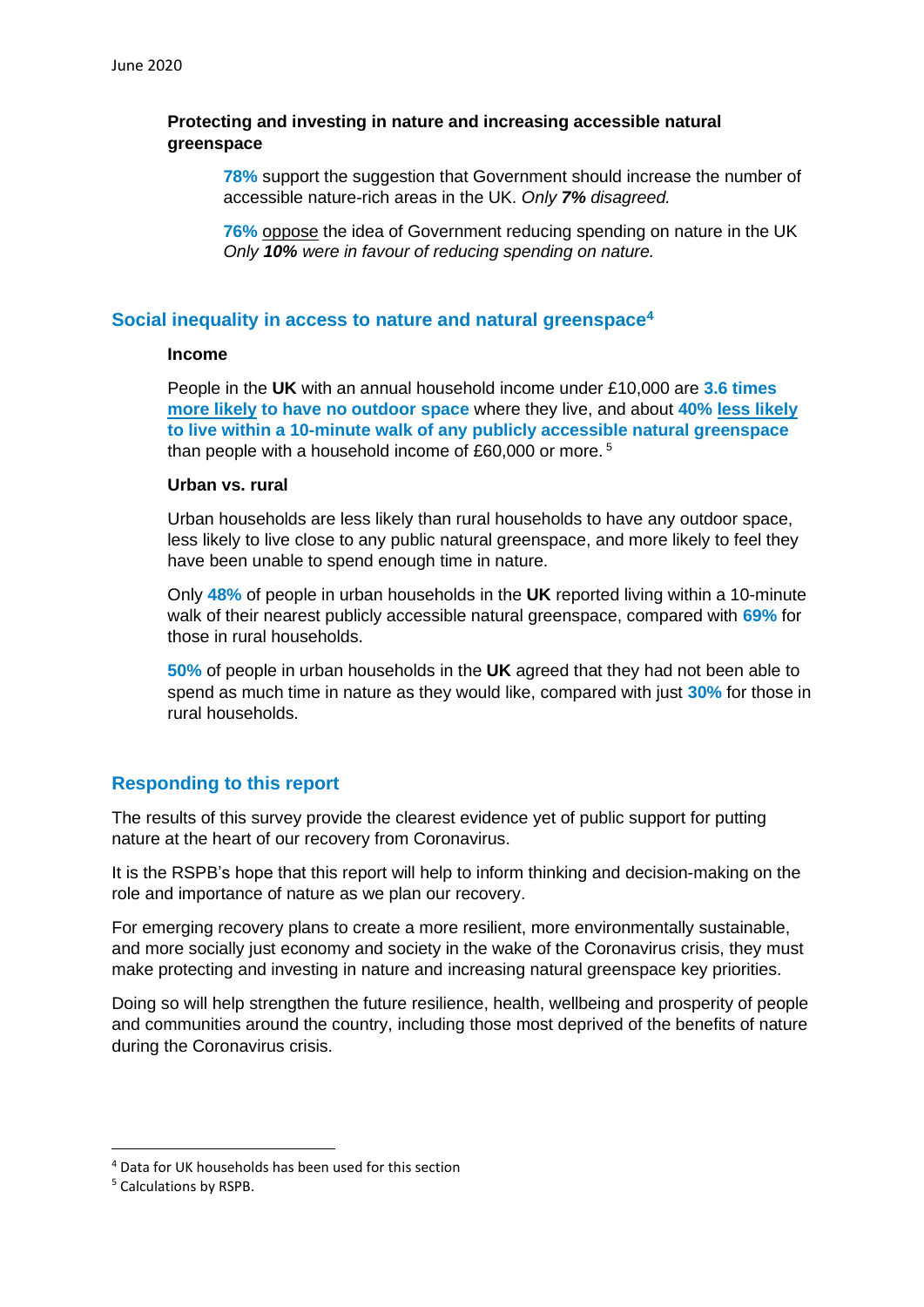# **YouGov survey: nature in the Coronavirus crisis – summary results**

#### **Access to nature**

- Only **52%** of people in the East of England reported living within 10 mins walk of any publicly accessible natural greenspace.
- **For the UK**, households without any outdoor space (e.g. garden, courtyard, balcony) are even less likely to have publicly accessible natural greenspace (nature) nearby. Just **34%** of people in **UK** households without any outdoor space reported being within 10 min walk of publicly accessible nature.
- **78%** of people in the East of England agreed the Coronavirus (COVID-19) outbreak has highlighted the need for more accessible nature-rich green space near to peoples' households.

### **Equality**

Households with the lowest incomes are the least likely to have a garden; the most likely to have no outdoor space at all; and the least likely to live close to publicly accessible natural greenspace.

- 59% of UK households<sup>6</sup> with an annual income of £60,000 and over roughly the top 10% of households by income<sup>7</sup> – report being within a 10-minute walk of nature (publicly accessible natural greenspace), compared with just **35%** of **UK** households with an annual income less then £10,000.
- **18%** of **UK** households with income less than £10,000 have no outdoor space at all, compared with just **5%** of households with an annual income of £60,000 or more.

### **Importance of nature during the Coronavirus crisis**

- **78%** of respondents in the East of England agreed that they had noticed more nature in their neighbourhoods since the Coronavirus outbreak in the UK than they would normally at this time of year.
- **69%** of people agreed that time spent in/ surrounded by nature has been more important to them since the onset of the Coronavirus crisis in the UK.
- **75%** agreed that nature has been an important source of comfort/ relief for them.
- **79%** agreed that visiting nature has been important for their general health and happiness.
- **85%** agreed they had felt happier whilst/ after spending time visiting nature.
- **71%** agreed they had sought out places where they could enjoy nature while taking their permitted daily exercise.

<sup>&</sup>lt;sup>6</sup> Data for UK households has been used for the section on income inequality to enable comparison with ONS data on household incomes by decile group.

 $7$  The ONS dataset, "The effects of taxes and benefits on household income, disposable income estimate: 2019" reports the top 10% of UK households have an income of £59,130 or more. The lowest 10% of UK households have an income of £13,960 or less.

[https://www.ons.gov.uk/peoplepopulationandcommunity/personalandhouseholdfinances/incomeandwealth/](https://www.ons.gov.uk/peoplepopulationandcommunity/personalandhouseholdfinances/incomeandwealth/datasets/householddisposableincomeandinequality) [datasets/householddisposableincomeandinequality](https://www.ons.gov.uk/peoplepopulationandcommunity/personalandhouseholdfinances/incomeandwealth/datasets/householddisposableincomeandinequality)